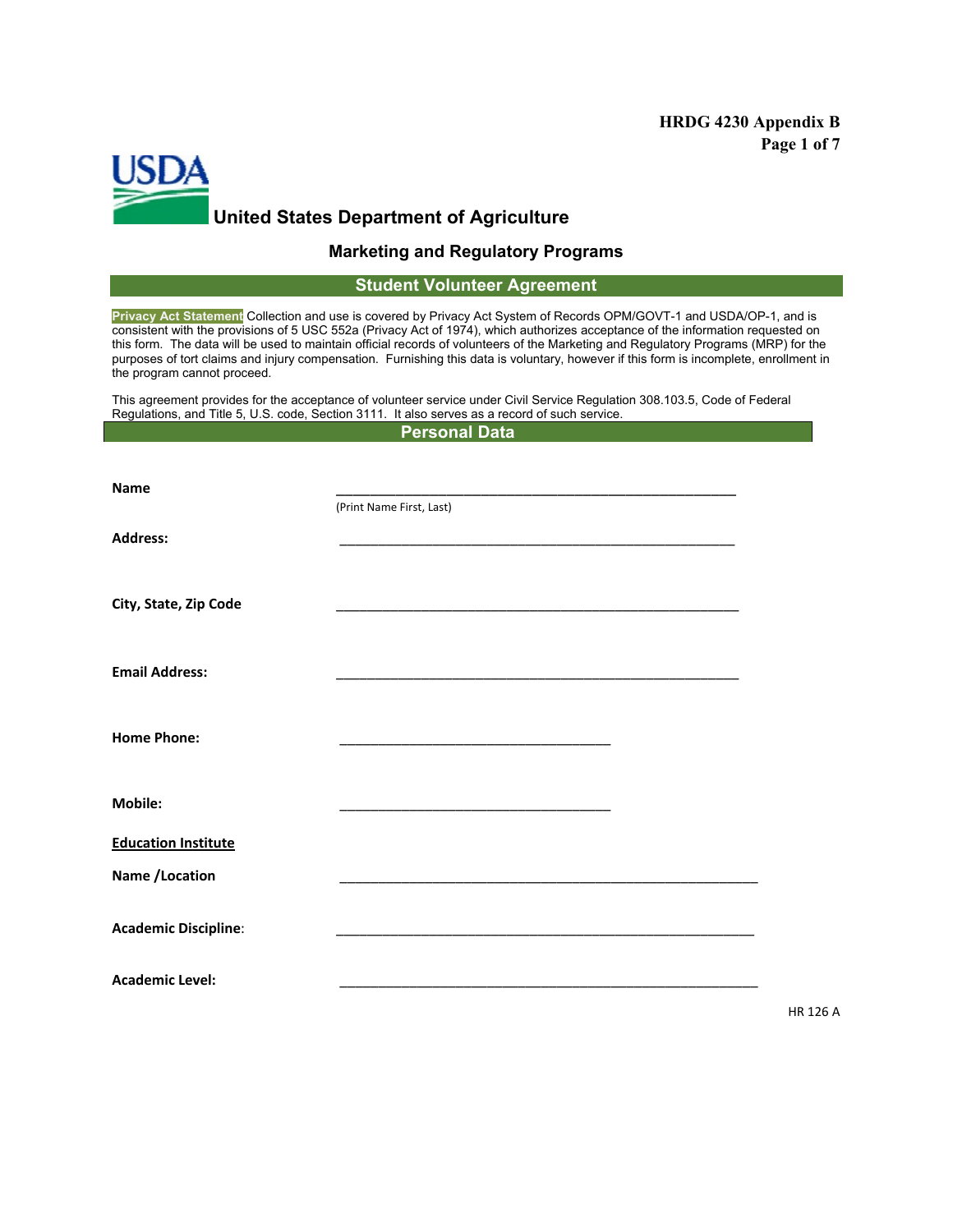#### **Citizenship or Immigration Status**

You must select one box to attest to your citizenship or immigration status.

### **Ο U.S. citizen**

### **Ο noncitizen national of the United States**

An individual born in American Samoa, certain former citizens of the former Trust Territory of the Pacific Islands, and certain children of noncitizen nationals born abroad.

#### **Ο a lawful permanent resident**

An individual who is not a U.S. citizen who resides in the United States under legally recognized and lawfully recorded permanent residence as an immigrant.

#### **Ο an alien authorized to work**

An individual who is not a citizen or national of the United States, or a lawful permanent resident, but is authorized to work in the United States.

Enter the date that your employment authorization expires\_

#### **Aliens authorized to work must enter one of the following to complete this section:**

- 1. Alien Registration Number (A-Number)/USCIS Number
- 2. Form I-94 Admission Number
- 3. Foreign Passport Number and the Country of Issuance

## **Assignment Data To Be Completed by Federal Employee Supervisory Program Official**

**Program:** \_\_\_\_\_\_\_\_\_\_\_\_\_\_\_\_\_\_\_\_\_\_\_\_\_\_\_\_\_\_\_\_\_\_\_\_\_

**Location:** \_\_\_\_\_\_\_\_\_\_\_\_\_\_\_\_\_\_\_\_\_\_\_\_\_\_\_\_\_\_\_\_\_\_\_\_\_

Supervisory Program Official:

(Print Name: First, Last)

**Supervisory Program Official Title:** \_\_\_\_\_\_\_\_\_\_\_\_\_\_\_\_\_\_\_\_\_\_\_\_\_\_\_\_\_\_\_\_\_\_\_\_\_\_\_\_\_\_\_\_\_\_\_

**Duration of Volunteer Assignment:**  $\frac{1}{(Resinning Date)}$  (End Date) (End Date)

(Beginning Date)

 $\_$ 

(Hours per Week)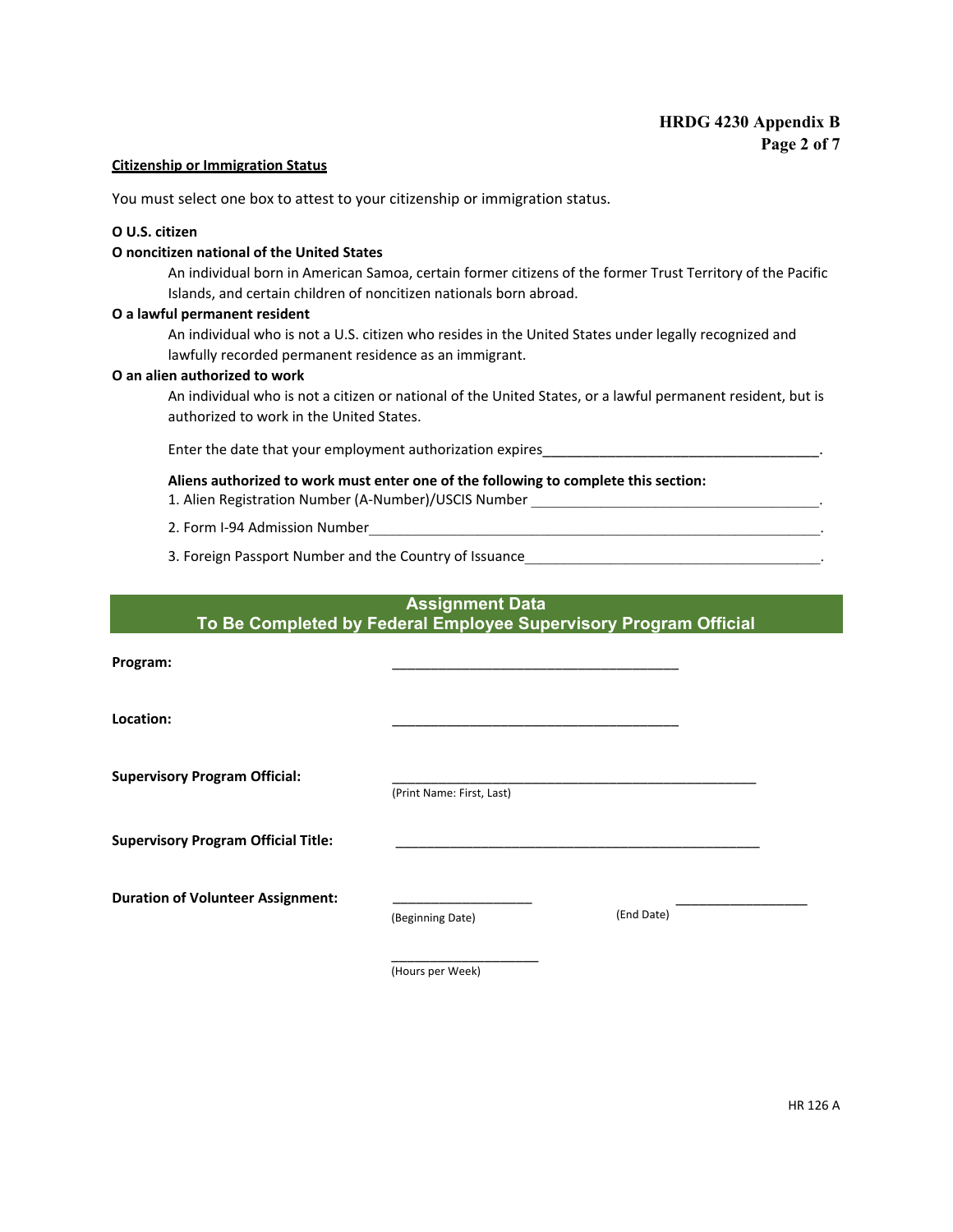## **Assignment Data To Be Completed by Federal Employee Supervisory Program Official continued**

**Description of service:** Please define the role and services requested of the volunteer. Provide details describing duties, tasks and responsibilities include information regarding location of project/duties, licensure, and/or certification if required, level of physical activity required, training if required, tools, equipment, and PPE needed and provided, supplies, materials, and/or equipment that will be provided by the volunteer, etc. Attach additional sheets as necessary. Please ensure that all attachments contain the name of the volunteer. Classified position descriptions will not be accepted.

\_\_\_\_\_\_\_\_\_\_\_\_\_\_\_\_\_\_\_\_\_\_\_\_\_\_\_\_\_\_\_\_\_\_\_\_\_\_\_\_\_\_\_\_\_\_\_\_\_\_\_\_\_\_\_\_\_\_\_\_\_\_\_\_\_\_\_\_\_\_\_\_\_\_\_\_\_\_\_\_\_\_\_\_\_\_

\_\_\_\_\_\_\_\_\_\_\_\_\_\_\_\_\_\_\_\_\_\_\_\_\_\_\_\_\_\_\_\_\_\_\_\_\_\_\_\_\_\_\_\_\_\_\_\_\_\_\_\_\_\_\_\_\_\_\_\_\_\_\_\_\_\_\_\_\_\_\_\_\_\_\_\_\_\_\_\_\_\_\_\_\_\_\_

\_\_\_\_\_\_\_\_\_\_\_\_\_\_\_\_\_\_\_\_\_\_\_\_\_\_\_\_\_\_\_\_\_\_\_\_\_\_\_\_\_\_\_\_\_\_\_\_\_\_\_\_\_\_\_\_\_\_\_\_\_\_\_\_\_\_\_\_\_\_\_\_\_\_\_\_\_\_\_\_\_\_\_\_\_\_\_

\_\_\_\_\_\_\_\_\_\_\_\_\_\_\_\_\_\_\_\_\_\_\_\_\_\_\_\_\_\_\_\_\_\_\_\_\_\_\_\_\_\_\_\_\_\_\_\_\_\_\_\_\_\_\_\_\_\_\_\_\_\_\_\_\_\_\_\_\_\_\_\_\_\_\_\_\_\_\_\_\_\_\_\_\_\_\_

\_\_\_\_\_\_\_\_\_\_\_\_\_\_\_\_\_\_\_\_\_\_\_\_\_\_\_\_\_\_\_\_\_\_\_\_\_\_\_\_\_\_\_\_\_\_\_\_\_\_\_\_\_\_\_\_\_\_\_\_\_\_\_\_\_\_\_\_\_\_\_\_\_\_\_\_\_\_\_\_\_\_\_\_\_\_\_

**Check all that apply, verify, and initial, as required before submitting the agreement to the Volunteer Program Coordinator**:

**Ο** Uniform Authorized **Initials of supervisor**\_\_\_\_\_\_\_\_\_\_\_\_

**Ο** Valid Driver's License Verified (if required); **Initials of supervisor**\_\_\_\_\_\_\_\_\_\_\_\_

**Ο** Valid Licensure/Certification Verified (if required); **Initials of supervisor**\_\_\_\_\_\_\_\_\_\_\_\_

**Ο** Employment certificates or work permits as required by state or local authorities for volunteers under the age of 18 Verified (if applicable); **Initials of supervisor**\_\_\_\_\_\_\_\_\_\_\_\_

I certify the volunteer service is in accordance with appropriate Federal, State, and local regulations, regarding employment of minors. The student volunteer will be supervised and provided materials, equipment, and acess to facilities that are available and needed to perform the volunteer service described above. A record of attendance and a written evaluation of the student's performance will be prepared for the student and the educational institution at the end of this assignment.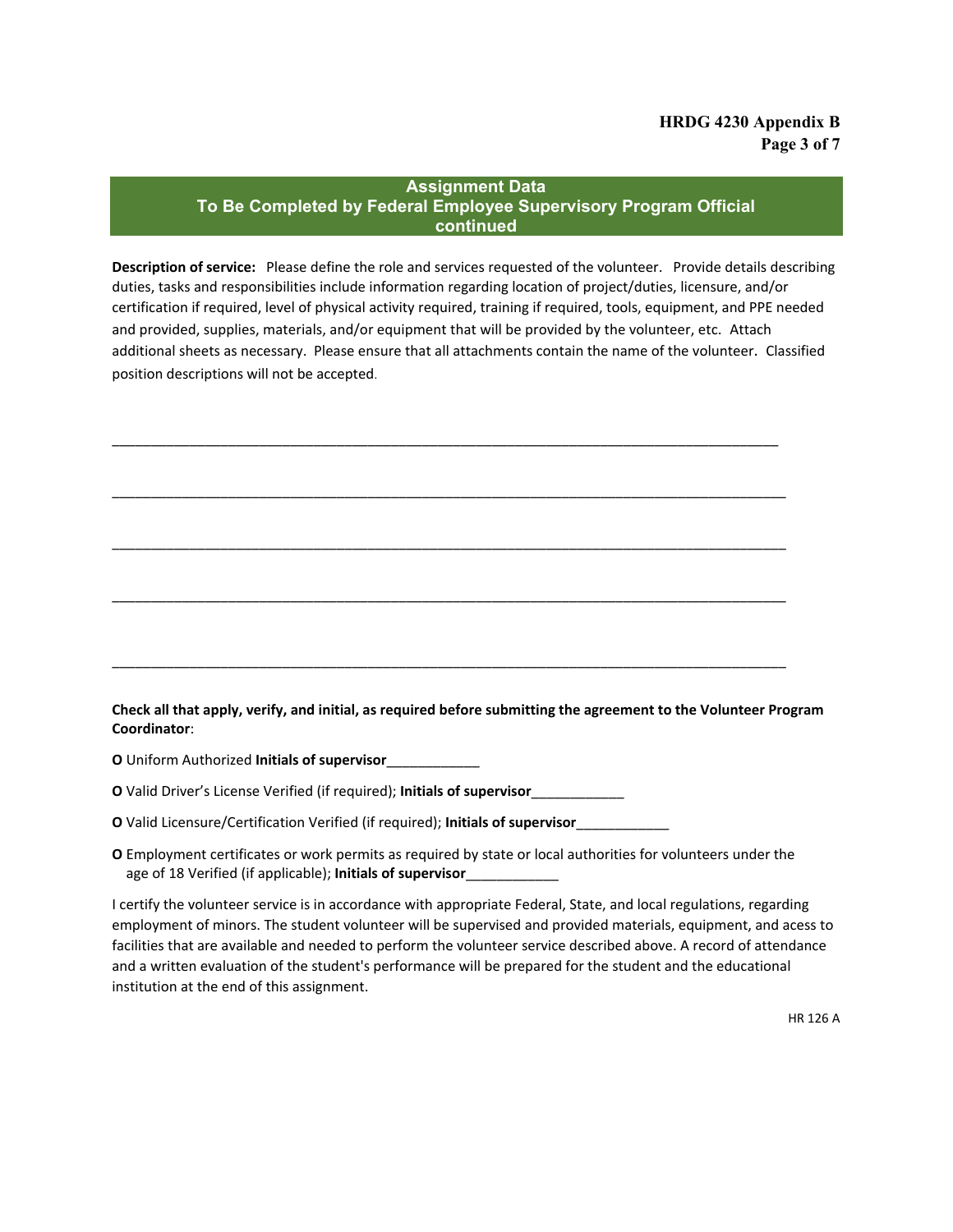# **HRDG 4230 Appendix B Page 4 of 7**

## **Assignment Data To Be Completed by Federal Employee Supervisory Program Official continued**

I certify that the volunteer services to be performed by the student, as outlined in this Volunteer Service Agreement, will not displace any employee.

\_\_\_\_\_\_\_\_\_\_\_\_\_\_\_\_\_\_\_\_\_\_\_\_\_\_\_\_\_\_\_\_\_\_\_\_ \_\_\_\_\_\_\_\_\_\_\_\_\_\_\_\_\_\_\_\_\_\_\_\_\_\_\_\_\_\_\_\_\_\_

**Signature of Supervisory Program Official Date**

### **Student Agreement**

I understand that:

- I will not receive pay for services rendered.
- I am permitted access to the work site only during my approved duty hours.
- I am not considered a Federal employee for any purpose other than for purposes of the Federal Tort Claims provisions published in 28 U.S.C. 2671 through 2680, and U.S.C. Chapter 81, relative to compensation for injuries sustained during the performance of work assignments.
- I am not eligible for health insurance, life insurance, retirement, or any other benefits.
- If the Federal Government later employs me, my volunteer service will not be credited for civil service retirement purposes. However, the experience I gain may be credited to meet qualification requirements for employment.
- My volunteer assignment may require a reference check, background investigation, and/or criminal history inquiry in order to perform my assignment.
- I am to conduct myself with honesty and integrity in the performance of my assignment and follow the rules of conduct of MRP, the Department of Agriculture, and the Federal Government.
- I am to safeguard Government business, which is not for public information.
- I am not authorized to represent the agency in any matter or proceeding, nor expend government funds. Any inventions made during the assignment must be submitted to the agency for a determination of rights. Prior approval must be obtained prior to publishing the results of any work, study, or research.
- **My supervisor must give permission before I operate any government equipment or handle any** property, that it may be used for approved, official purposes only, and that I may be held responsible for any unreasonable damage.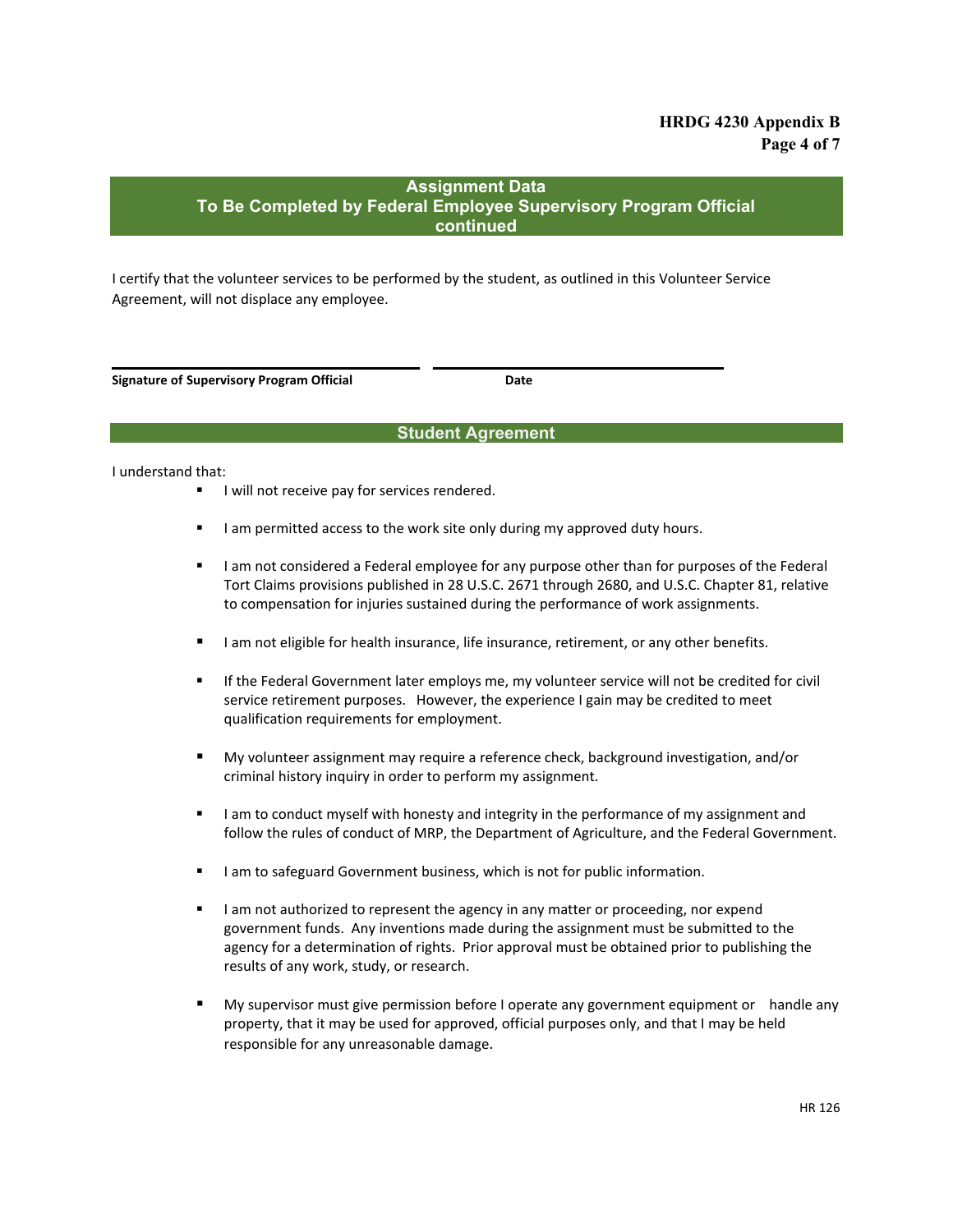# **HRDG 4230 Appendix B Page 5 of 7**

|                                | <b>Student Agreement</b>                                                                                                                                                                                                            |
|--------------------------------|-------------------------------------------------------------------------------------------------------------------------------------------------------------------------------------------------------------------------------------|
|                                | continued                                                                                                                                                                                                                           |
| ٠                              | I serve under the supervision of a Federal official and I, or the Department of Agriculture,<br>Marketing and Regulatory Programs may terminate my services and this agreement at any time.                                         |
| ٠                              | A record of my attendance and an evaluation of my performance will be provided to my<br>educational institution and me when my work assignment is completed as applicable.                                                          |
|                                | I agree to the conditions of my service as described above, to assist in authorized activities and to follow all                                                                                                                    |
| applicable safety guidelines.  |                                                                                                                                                                                                                                     |
|                                |                                                                                                                                                                                                                                     |
| <b>Signature of Student</b>    | Date                                                                                                                                                                                                                                |
|                                |                                                                                                                                                                                                                                     |
|                                | <b>Educational Institute Agreement</b>                                                                                                                                                                                              |
|                                |                                                                                                                                                                                                                                     |
|                                |                                                                                                                                                                                                                                     |
| <b>Name of Representative:</b> | (Print First, Last)                                                                                                                                                                                                                 |
| Title:                         |                                                                                                                                                                                                                                     |
| Phone:                         |                                                                                                                                                                                                                                     |
| <b>Email Address:</b>          |                                                                                                                                                                                                                                     |
|                                |                                                                                                                                                                                                                                     |
|                                | is in good standing. The duties to be performed and scheduled hours of work are approved as appropriate for the<br>course of study or training that he/she is pursuing. I understand the services rendered by the student are to be |
|                                | uncompensated. The student will/will not be given credit for the volunteer assignment.                                                                                                                                              |
|                                | Lunderstand that a record of the student's attendance and an evaluation of his/her performance will be provided                                                                                                                     |

I understand that a record of the student's attendance and an evaluation of his/her performance will be provided to this institution when the volunteer assignment is completed.

 $\overline{\phantom{a}}$  , and the contract of the contract of the contract of the contract of the contract of the contract of the contract of the contract of the contract of the contract of the contract of the contract of the contrac

**Signature of Education Institute Representative <b>Date**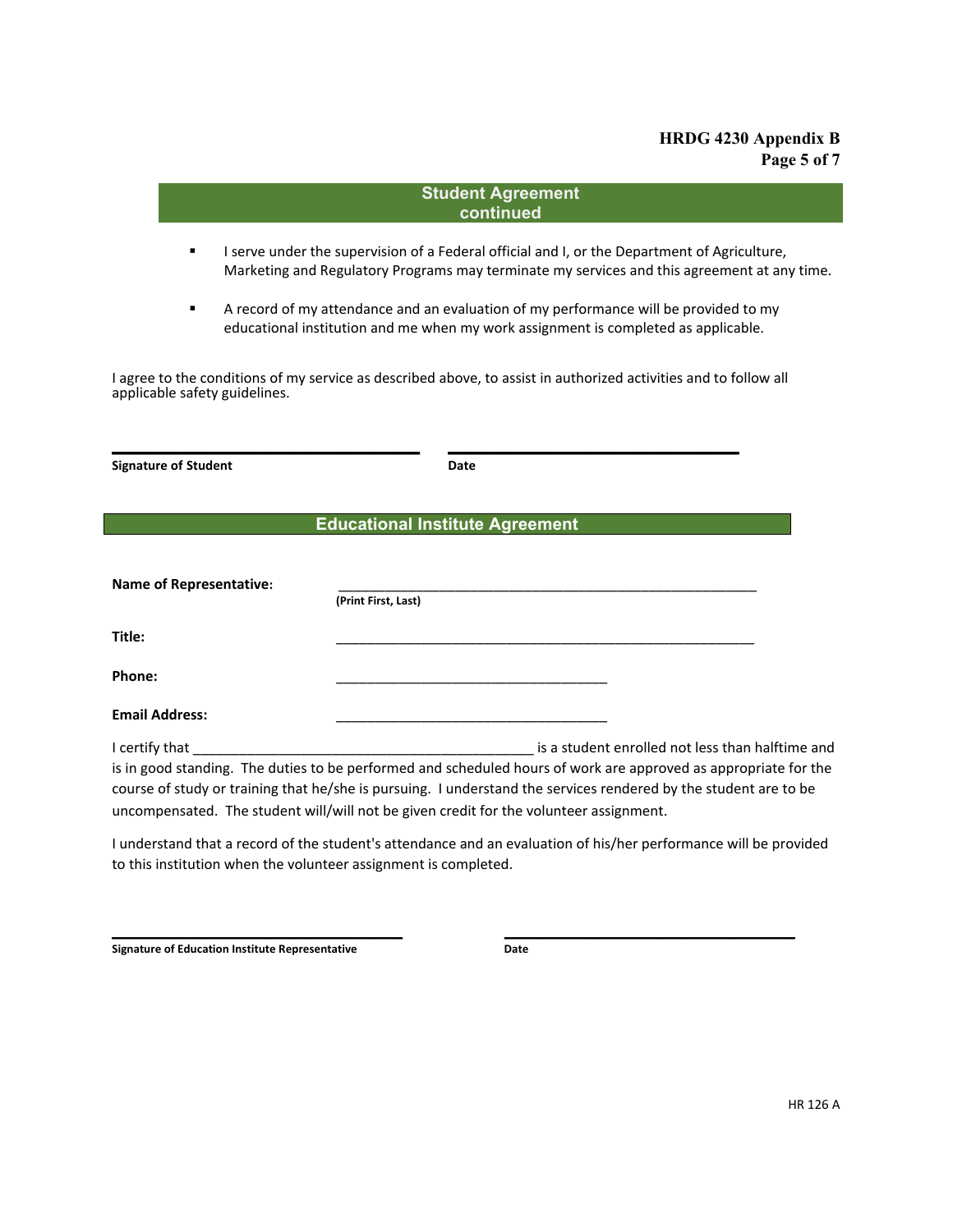# **HRDG 4230 Appendix B Page 6 of 7**

| <b>Parent or Legal Guardian Consent</b><br><b>Complete for Volunteer under Age 18</b> |                          |  |  |  |
|---------------------------------------------------------------------------------------|--------------------------|--|--|--|
| <b>Parent or Legal Guardian:</b>                                                      | (Print Name First, Last) |  |  |  |
| <b>Address:</b>                                                                       |                          |  |  |  |
| Phone:                                                                                |                          |  |  |  |
| <b>Email Address:</b>                                                                 |                          |  |  |  |

I affirm that I am the parent/guardian of the above named volunteer. I understand the services rendered by the volunteer are to be uncompensated except for purposes of tort claims and injury compensation. I understand that the volunteer is not considered a Federal employee and that the volunteer service is not creditable for any Federal employee benefit. I have read the description of the service that the volunteer will perform. I give my permission for \_\_\_\_\_\_\_\_\_\_\_\_\_\_\_\_\_\_\_\_\_\_\_\_\_\_\_\_\_\_\_\_\_\_\_\_\_ to participate in the specified volunteer activity.

**(Print Name of Volunteer)**

**Signature of Parent or Guardian Date** 

\_\_\_\_\_\_\_\_\_\_\_\_\_\_\_\_\_\_\_\_\_\_\_\_\_\_\_\_\_\_\_\_\_\_\_\_ \_\_\_\_\_\_\_\_\_\_\_\_\_\_\_\_\_\_\_\_\_\_\_\_\_\_\_\_\_\_\_\_\_\_

## **Emergency Contact Information**

| Name:                 |                     |
|-----------------------|---------------------|
|                       | (Print First, Last) |
| <b>Address:</b>       |                     |
|                       |                     |
|                       |                     |
| Phone:                |                     |
| <b>Email Address:</b> |                     |